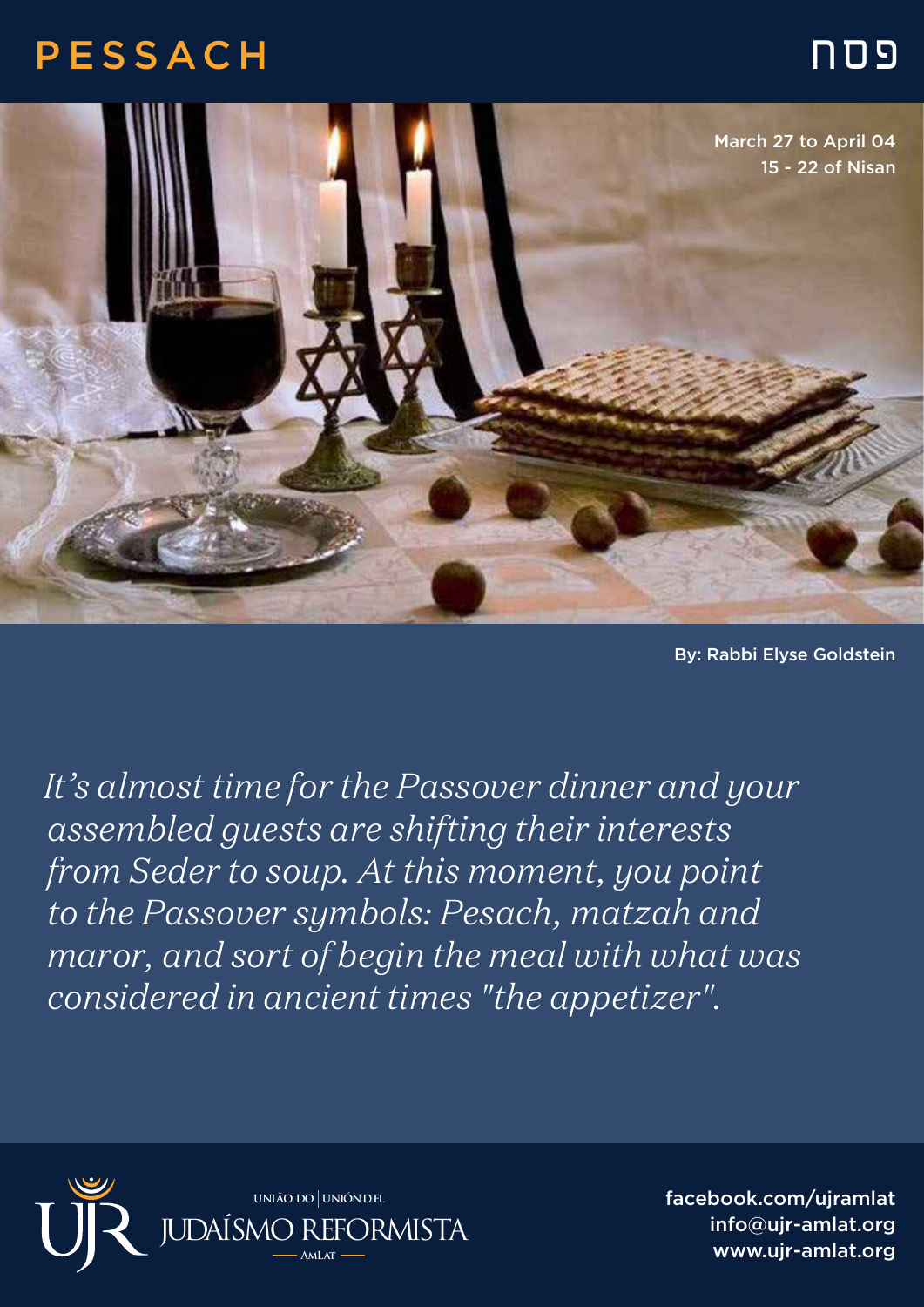*According to the Talmud (Tractate Pesachim 116), the explanation of those three Passover symbols is an essential element of a Seder. This is one of my favourite moments at the Seder because in our house we make and offer anywhere from 6 to 12 different kinds of charoset from many different countries and Jewish ethnicities and some I even make up, as long as they are paste-like and contain some measure of Manischewitz!*

*But it's always a strange moment; this custom to eat charoset, because it is so sweet and fruity and delicious but it's also supposed to be the symbol of our oppression at the same time. This delicious thing we eat is also the mortar we used as slaves forced to make bricks. This sweet concoction is eaten with a bitter, stinging piece of horseradish.* 

*The Torah tells us that our ancestors ate the Passover offering of lamb, together with matzah and maror. In our day, when the sacrificial offerings are no longer made, we eat charoset instead of the lamb, combining it with matzah and maror in the famous "Hillel sandwich." The ritual is called "korech" - "mixing". What a strange custom to eat something so bitter and something so sweet all in one bite. The idea is that all three flavors the matzah of affliction, the bitter herb, and the sweet charoset - should mingle in our mouths.*

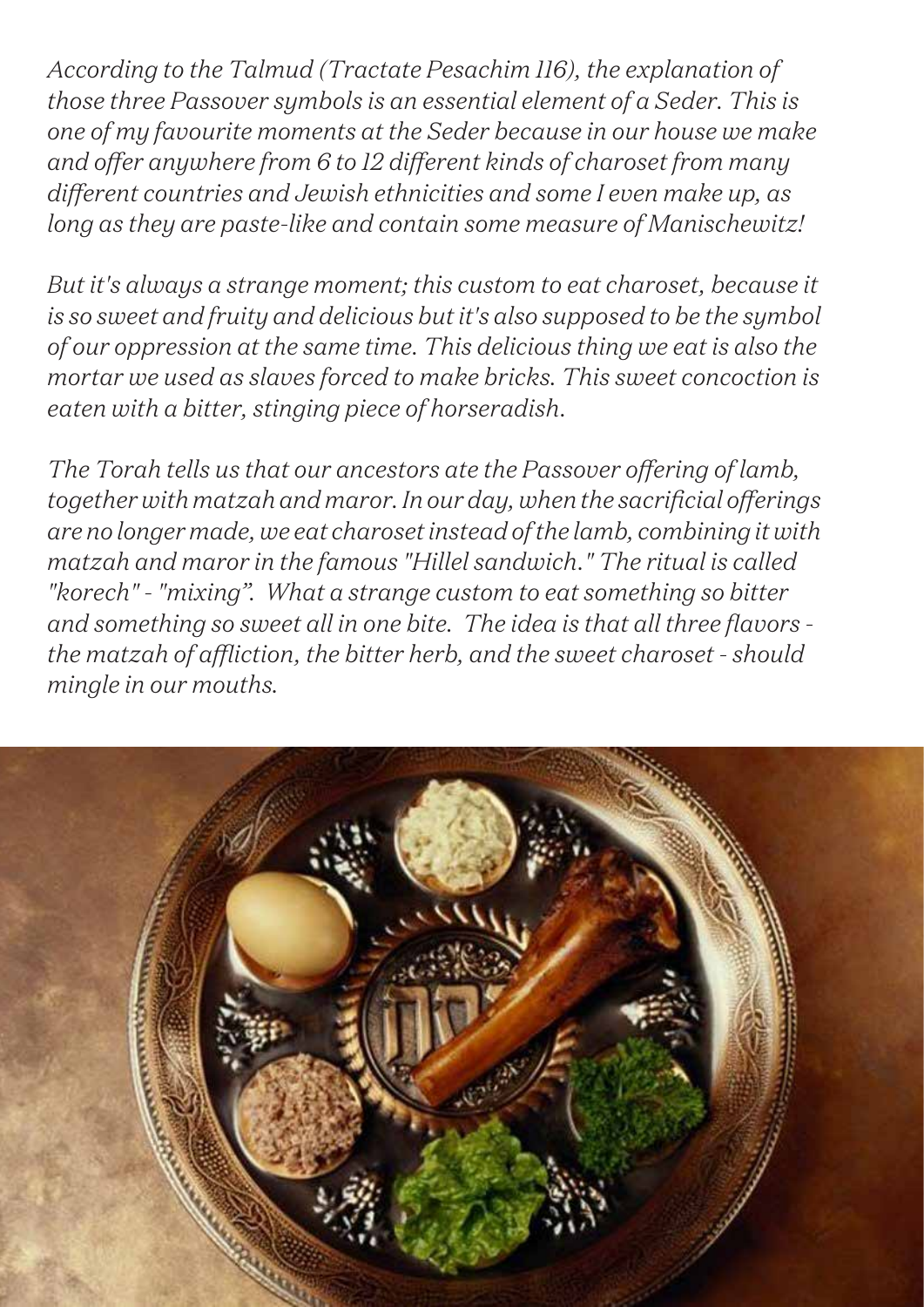*Sweet and bitter all at the same time— like our lives before redemption. It's the sweetness of the ways we've pivoted during this pandemic and reached out to each other, mixed with the bitterness of another year of zoom Seder without extended family and friends around the table.*

*Maror eaten with charoset. I feel the bitter sweetness as I lay out the Passover table cloth that my mother of blessed memory embroidered for me as a wedding gift. Don;t we all feel the bitter sweetness of a cherished salt water dish or candlesticks handed down, as we mark the empty chair where a precious parent or spouse or child once sat singing Chad Gadya? As we grow older every Seder carries more and more memories and the taste of the maror of those memories doesn't fade with time but remains on the tongue.*

*But then we feel the charoset on the same tongue: when a child asks the four questions for the first time, when a non-Jewish partner participates more animatedly this year than last; when your brisket comes out perfectly or your Seder heals a family rift, or you lead for the first time and discover it isn't so bad.*